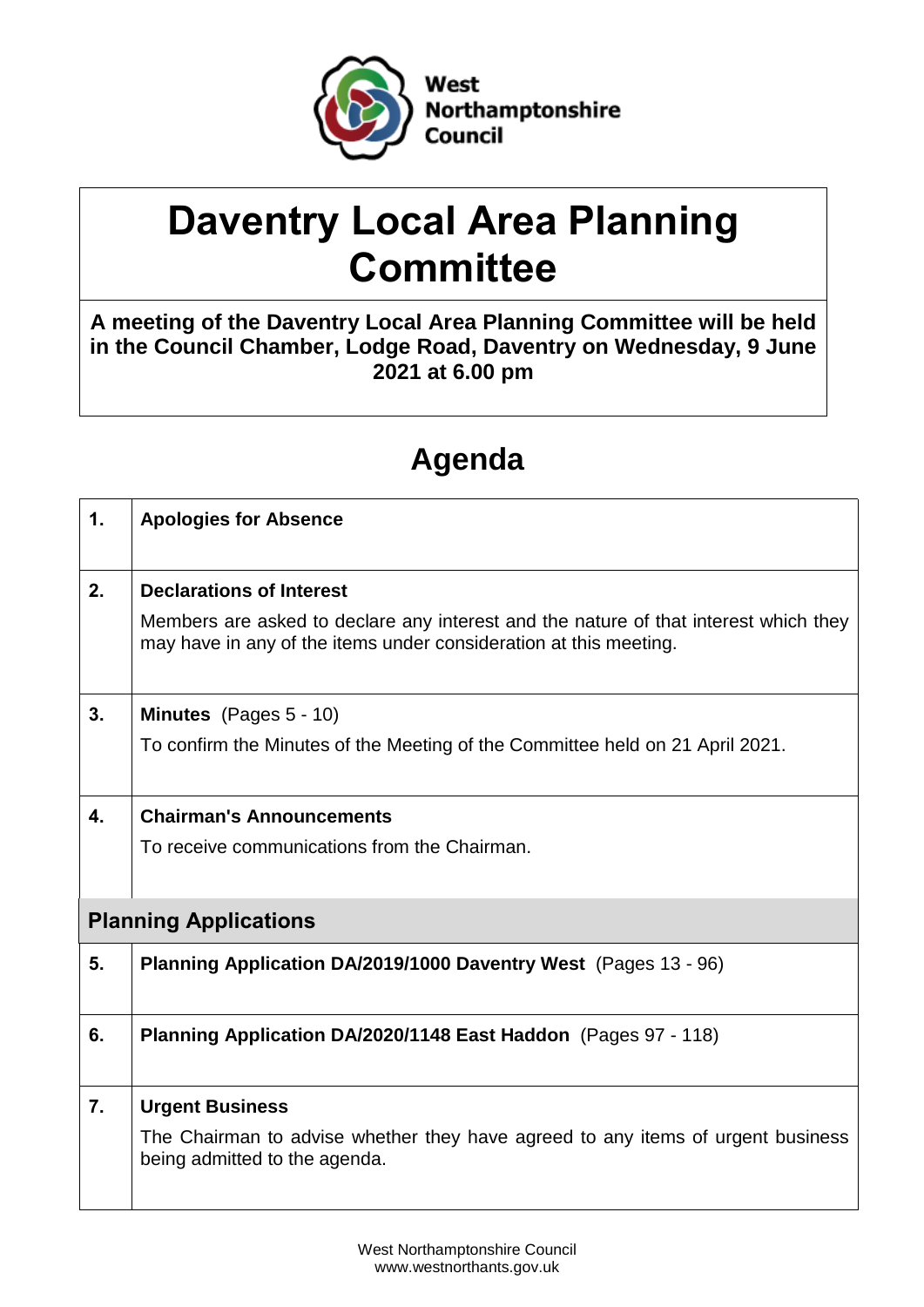Catherine Whitehead Proper Officer 1 June 2021

### **Daventry Local Area Planning Committee Members:**

| Councillor Kevin Parker (Chair)            | Councillor Alan Chantler (Vice-Chair) |
|--------------------------------------------|---------------------------------------|
| <b>Councillor Daniel Cribbin</b>           | <b>Councillor Rupert Frost</b>        |
| <b>Councillor Lauryn Harrington-Carter</b> | <b>Councillor Rosie Humphreys</b>     |
| <b>Councillor Daniel Marc Lister</b>       | <b>Councillor Peter Matten</b>        |
| <b>Councillor Wendy Randall</b>            |                                       |

# **Information about this Agenda**

#### **Apologies for Absence**

Apologies for absence and the appointment of substitute Members should be notified to [democraticservices@westnorthants.gov.uk](mailto:democraticservices@westnorthants.gov.uk) prior to the start of the meeting.

#### **Declarations of Interest**

Members are asked to declare interests at item 2 on the agenda or if arriving after the start of the meeting, at the start of the relevant agenda item

## **Local Government and Finance Act 1992 – Budget Setting, Contracts & Supplementary Estimates**

Members are reminded that any member who is two months in arrears with Council Tax must declare that fact and may speak but not vote on any decision which involves budget setting, extending or agreeing contracts or incurring expenditure not provided for in the agreed budget for a given year and could affect calculations on the level of Council Tax.

#### **Evacuation Procedure**

If a continuous fire alarm sounds you must evacuate the building via the nearest available fire exit. Members and visitors should proceed to the assembly area as directed by Democratic Services staff and await further instructions.

#### **Access to Meetings**

If you have any special requirements (such as a large print version of these papers or special access facilities) please contact the officer named below, giving as much notice as possible before the meeting.